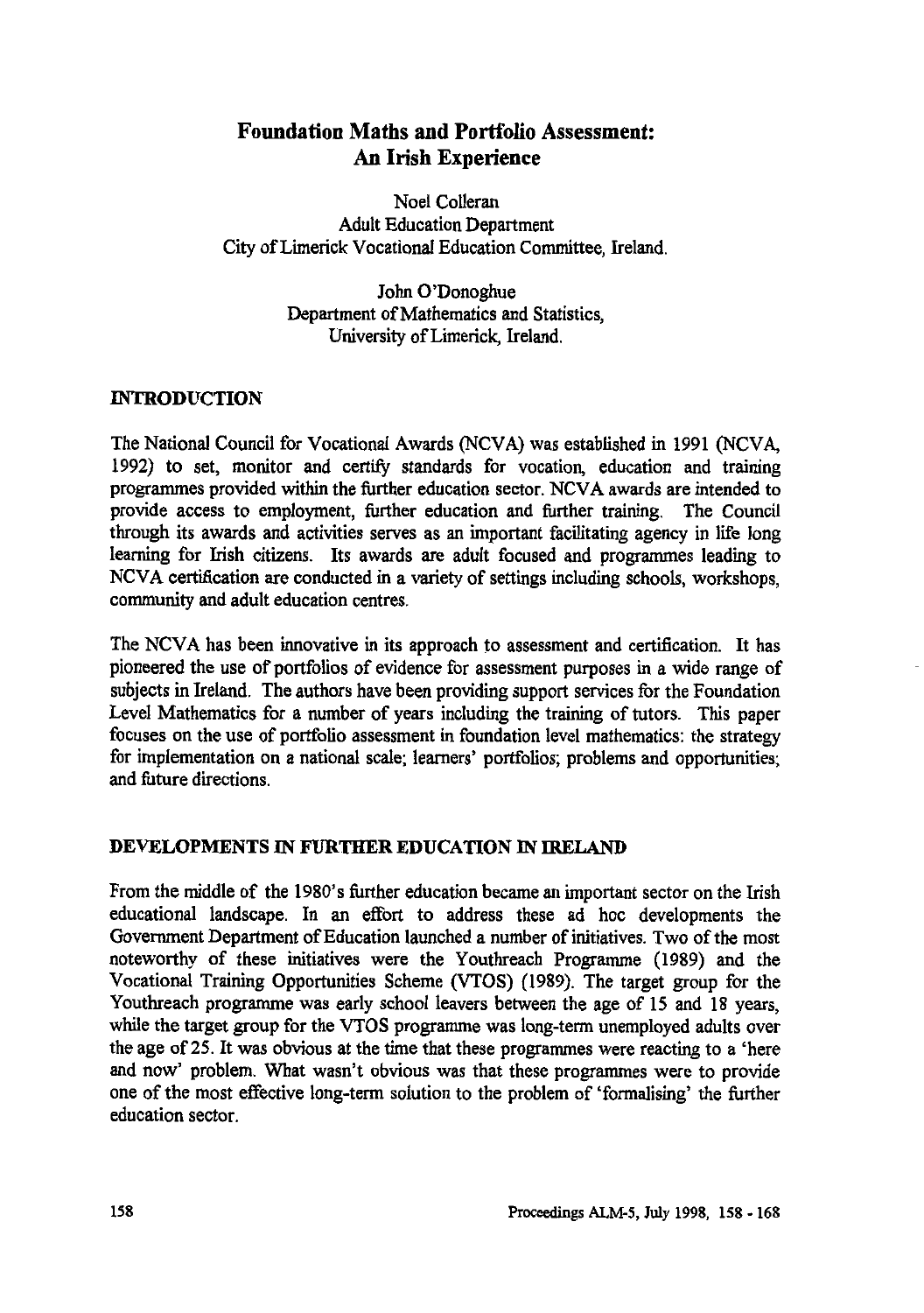After the euphoria of having achieved recognition and a certain structure for this new sector of education, providers and practitioners came to realise that the provision of assessment and certification for the non-formal courses they were delivering needed to be addressed. Initially VTOS providers had taken upon themselves to deliver the formal department of education Leaving Certificate courses. These courses were assessed through formal State exams and certified by the Department of Education. However, it was obvious that established programmes of study culminating in a formal written examination would not address the needs of the vast majority of participants of Youthreach particularly, and VTOS to a lesser extent.

#### **A NATIONAL STRATEGY**

#### **Initial consultative stage**

The National Council for Vocational Awards was established in 1991 with the specific purpose of addressing the assessment and certification needs of learners taking vocational courses and programmes in Ireland (NCVA, 1992). The attention of this new organisation was immediately drawn to the issue of assessment and certification for the client groups in the emerging further education sector. Youthreach, VTOS, prison education, Travellers training, Post Leaving Cert., and community education were all part of the constituency which made up this further education sector. This was new territory for everyone involved and the NCVA wisely initiated a systematic consultative process in an effort to establish the assessment and certification needs of this sector of education. Concentration was directed towards addressing the needs of first step or basic level i.e. Foundation Level.

This consultative process produced many suggestions and some requirements. Among the requirements for the assessment approach to be used were:

- that it be continuous, comprising progressive short-term objectives
- that it be learner centred, where the learner is expected to become actively involved with recording achievements in the particular subject areas
- that the continuous generation of evidence of achievement be converted into a summative qualification
- that there be no sit-down summative exam.

Among the recommendations were:

- mastery of behavioural objectives be used rather than percentage achievement
- care needed to be taken so as not to 'atomise' the subject matter
- a cross curricular, integrated approach be encouraged.

#### **NCVA stage structure for progression**

There is a well defined national structure for certification at various stages and progression through these stages is defined. (See figure 1).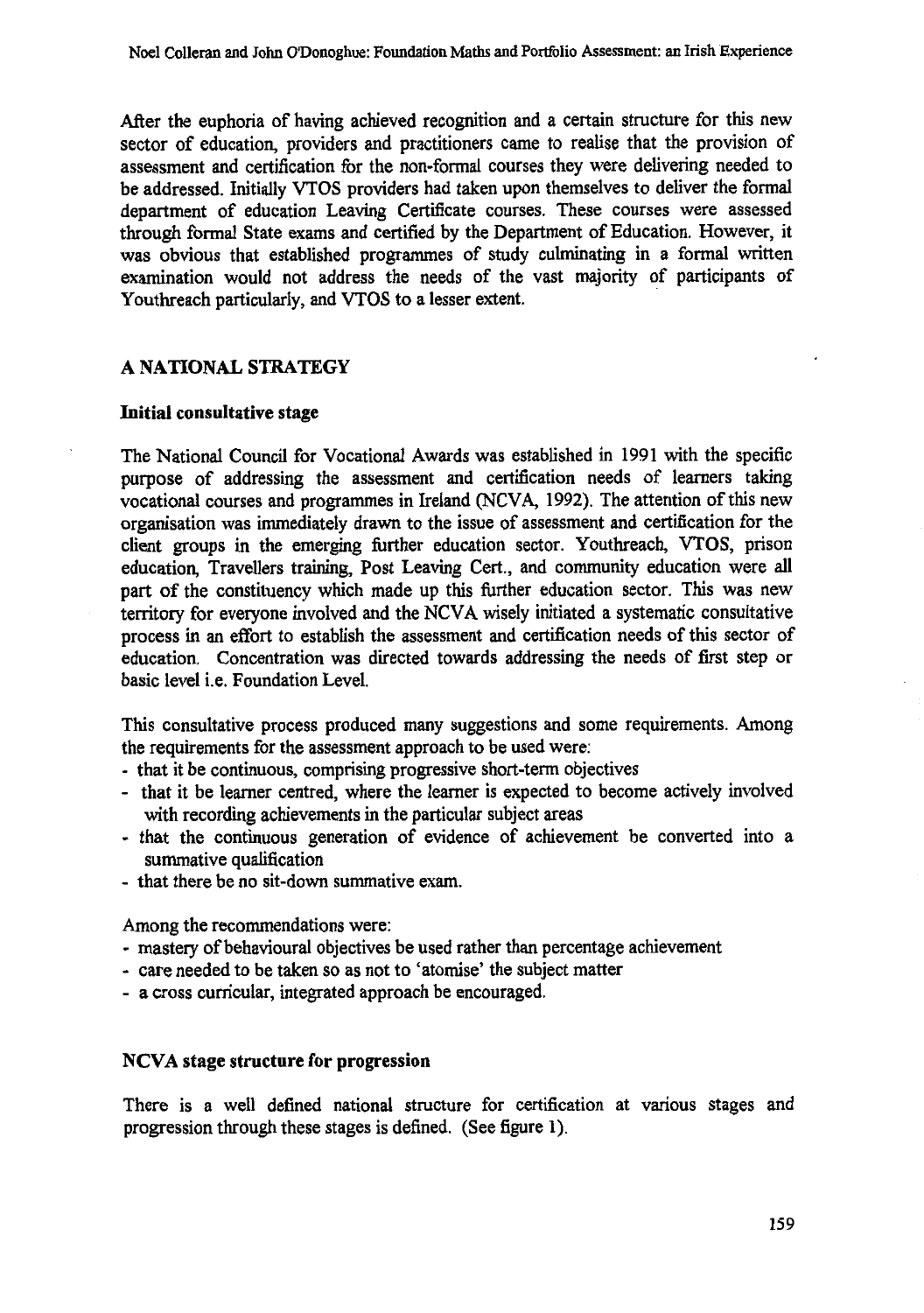

**Figure 1. National framework of qualifications. (NCVA, 1998)**

While the NCVA is determined to make this structure work in practice there are still many obstacles to be overcome especially as regards entry to higher education.

## **The NCVA perspective**

It is useful to look at the process from the point of view of the NCVA. By focusing on the role of various actors in the process, it is possible to develop a more informed view. Four actors with specific roles are identified for further consideration:

- the NCVA
- the providers
- the tutors
- the learners.

## **The role of the NCVA**

The role of NCVA is to set, monitor, and certify standards for vocation, education and training programmes. The setting of standards, for foundation level mathematics is achieved though the specific learning outcomes and the performance criteria laid down in the module descriptor. In-service seminars are provided by the NCVA to familiarise tutors of foundation level mathematics with the module descriptor and to give some directions on the evidence required for inclusion in the assessment portfolio. The monitoring of standards was initially achieved through a cross-moderation process. External examiners are now employed to fulfil this role. Certification completes the role of NCVA.

## **The role of the providers**

Providers of foundation level mathematics must ensure that their tutors attend the inservice seminars provided by NCVA. It is also their responsibility to develop a curriculum which would not only accommodate the requirements of the foundation level module descriptor but would also be relevant and realistic for adult learners. All documentation regarding assessment and certification is the responsibility of the providers.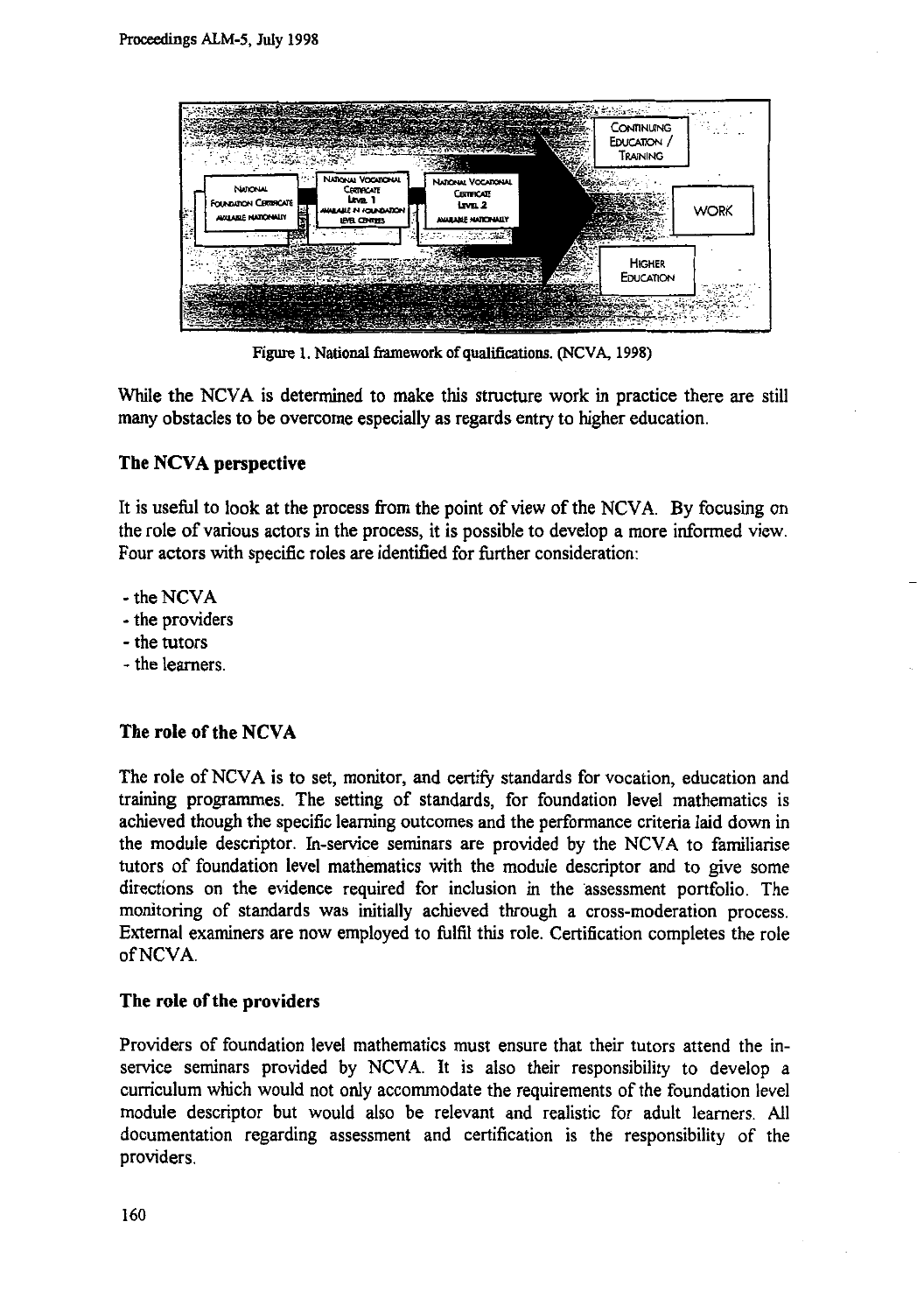### **The role of the tutors**

**Tutors enable their learners to achieve the standards of mathematics competence laid down in the module descriptor. This calls for innovative and creative approaches to the teaching and assessing of mathematics. The construction of the Assessment Portfolio is a collaborative task between the tutors and the learners.**

### **The role of the learners**

**Learners must generate evidence of achievement for all the learning outcomes in the module descriptor. NCVA believe that learners in the further education sector would like to take some responsibility for the assessment process. Learners are encouraged to become actively involved with the selection of assessment material for their portfolio. The role of the learner in this regard is repeatedly emphasised by NCVA.**

## **ASSESSMENT RATIONALE**

#### **The module descriptor**

**The NCVA decided, as a result of this consultative process, to use a criterion referenced assessment approach. A module descriptor which included the purpose, general aims, units of content, learning outcomes, performance criteria, and assessment methodology was developed. The structure of this descriptor was influenced by the SCOTVEC experience (NCVA, 1992). The initial draft of the Foundation level mathematics module descriptor resulted from the work of a representative group from the further education sector. A feasibility study was then initiated with this module descriptor.**

| Specific Learning Outcomes (SLO's) |                                                | Performance Criteria (PC's)                                                                                                                           |  |
|------------------------------------|------------------------------------------------|-------------------------------------------------------------------------------------------------------------------------------------------------------|--|
| 2.5                                | Multiply decimal numbers by<br>natural numbers | multiply a four-digit decimal number with<br>decimal places by a two-digit natural<br>number, e.g. 45.67 x 12.                                        |  |
| 2.6                                | Multiply two decimal numbers                   | multiply a four-digit decimal number with<br>two decimal places by a two-digit decimal<br>number with one decimal place,<br>e.g. $45.67 \times 1.2$ . |  |
| 2.7                                | Divide decimal numbers by<br>natural numbers   | divide a four-digit number with two<br>decimal places by a single-digit natural<br>number, e.g. 45.67 x 2.                                            |  |

Figure 2. Sample SLO's and related PC's. (NCVA 1997)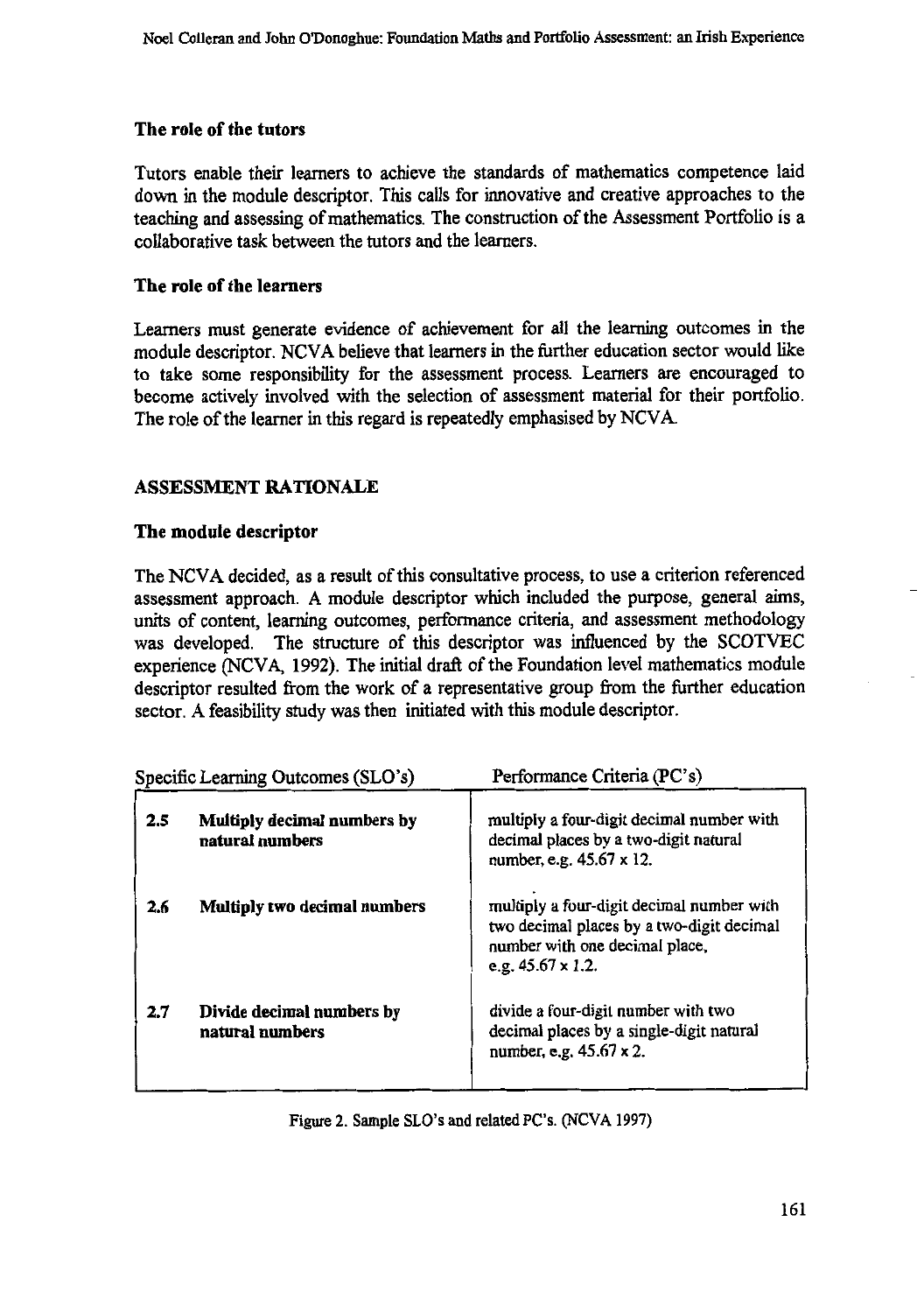**(The SLO is a specific piece of mathematical knowledge. The performance criteria give a specific direction regarding the activity that the learner must perform to demonstrate mastery of this piece of mathematical knowledge to the required standard.)**

**The module descriptor was issued to a selected number of providers of Foundation level mathematics. The study resulted in few alterations. NCVA issued the Draft Foundation level module descriptor to over one hundred providers including Youthreach and VTOS centres, Adult Education and Community Education Centres. This consultative, collaborative process concluded with the publication of the Foundation Level Mathematics module descriptor in September 1997.**

## **Portfolios**

**A set of guidelines for assessment of foundation level mathematics emerged from this consultative process. These include active participation by learners, ability to show learners progression, a willingness/ability to take responsibility for their own learning and other characteristics consistent with** *adult learners.* **The use of portfolios offers a genuine means of achieving these goals (Asturias, 1994). They also supply concrete evidence for examination by others - an important consideration in the circumstances. This means that they can be fitted into a national scheme for assessment and standards.**

## **Cross moderation**

**The NCVA strategy is designed to integrate local assessment with a national system of quality and standards. Thus the learners produce assessment evidence at local centre level which is collected in a portfolio over time. When this is deemed to be adequate for certification purposes it is submitted to external moderators at a national cross moderation session. Here selected tutors assess the portfolios and decide whether they reach the standard or are returned.**

## **IMPLEMENTING PORTFOLIO ASSESSMENT**

## **Tutor as assessor**

**NCVA acknowledge that learners produce quite a lot of material during the course of their mathematics programme. This consists of learning as well as assessment material. The course work would initially be collected in a folder, ring binder, etc. However, when it comes to the 'portfolio for assessment' the learner and the tutor select the assessment material from this course work folder and construct an assessment portfolio. This means that the tutors are responsible for;**

**- developing a mathematics programme that is relevant and challenging for the learners,**

- **- constructing assessment tasks/exercises,**
- **- setting times for assessment tasks/exercised to be taken by the learners,**
- **evaluating the evidence generated by the learners,**
- **- supporting the learners in selecting material for the assessment portfolio.**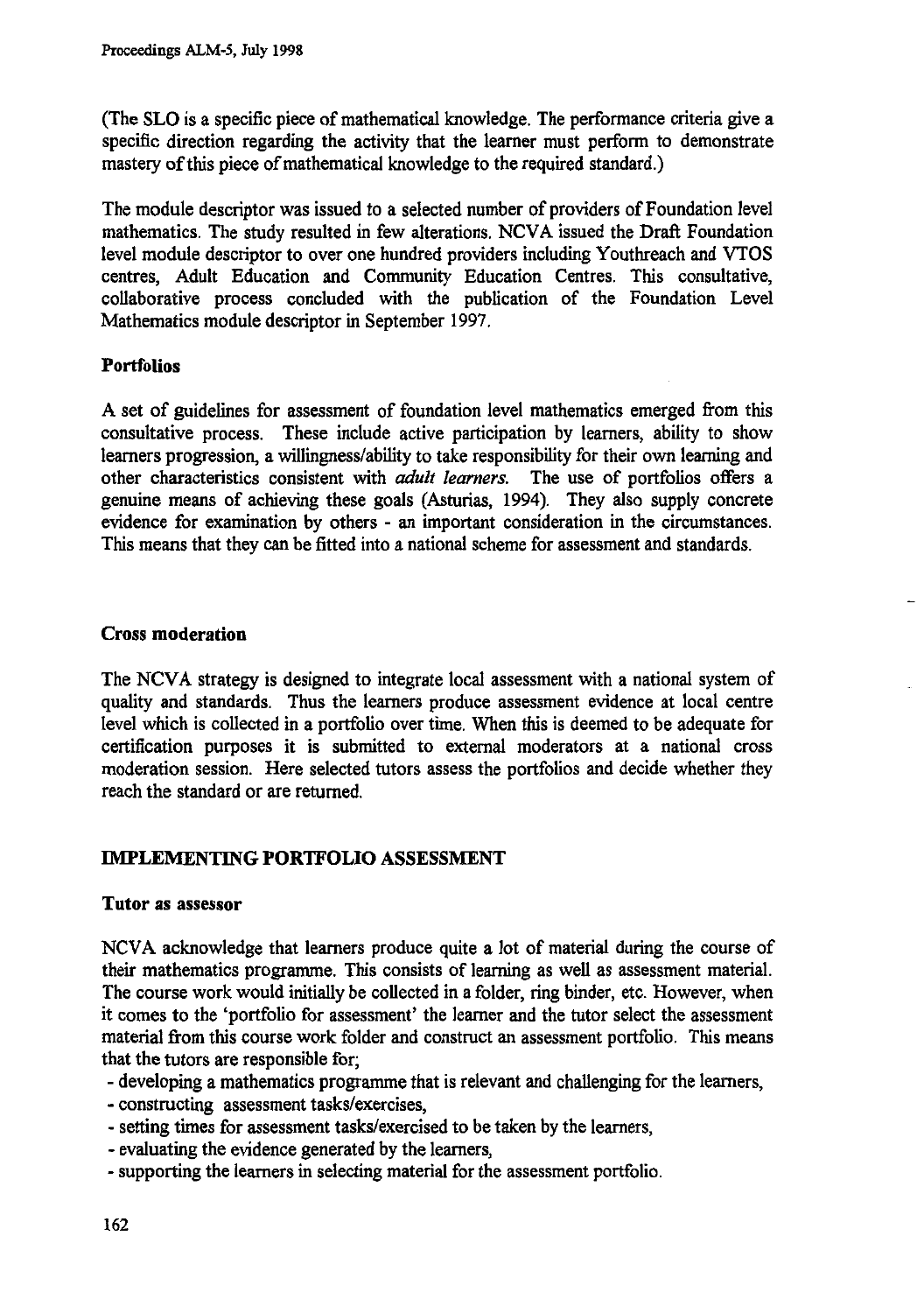**The selection of material for the assessment portfolio can take place during the course of the programme or at the end depending on the tutors and the learners. In most cases this activity is carried out at the end of the mathematics programme and in the majority of cases the tutor is left with this task. While portfolio assessment means that the tutor is now an integral part of the process the weight of responsibility for the material selection should go to the learner.**

## **Portfolios**

**In the early stages a substantial volume of material was included in the assessment portfolio. This included learning as well as assessment material. NCVA advised providers and tutors that one piece of evidence related to the mastery of each learning outcome is sufficient. This meant that tutors and learners could be very precise regarding the selection of material for the portfolio. This advice resulted in an immediate slimming down of the portfolios.**

**While it was increasingly encouraged that tutors should be creative and innovative regarding their assessment approaches invariably they resorted to a set of assessment exercised determined only by the sequence of SLO's outline in the module descriptor. Experience with tutors at in-service seminars indicated an understanding and a value for realistic approaches to the assessment of mathematics, however, there was little evidence of this espoused theory in the assessment material. For this reason the evidence of achievement presented in Appendix 1 is quite normal. It is singularly functional - it indicates mastery of a specific learning outcome.**

## **The integrated project**

**In an effort to generate creative approaches by which foundation level mathematics can be assessed examples of integrated assignments/projects were described at in-service seminars. The purpose of integrated assignments is primarily to show learners that mathematics happens and is required in contexts other than the mathematics classroom. This becomes obvious if tutors of vocational skills, e.g. woodwork, metalwork, cookery, picture-framing, etc., identify activities in which mathematics is required to complete a task. (See Appendix 2 for example of integrated project.) The artefact as well as the planning sheets, the written calculations and any other support material would suggest mastery of particular mathematics knowledge. Even without the support material the artefact itself, if it was put together independently by the learner, would implicitly indicate the requirement and therefore the mastery of some mathematics.**

**The integrated approach is developed at two levels**

- **1. The learner is expected to learn and record mathematical skills that are used in different domains e.g. metalwork, cookery, woodwork.**
- **2. At the organisation level a number of teachers are involved in the development of these mathematical skills. This presents a more realistic view of the impact mathematical skills have on these subject areas. It also helps to erode the compartmental mind-set which had been cultivated over many years of practice.**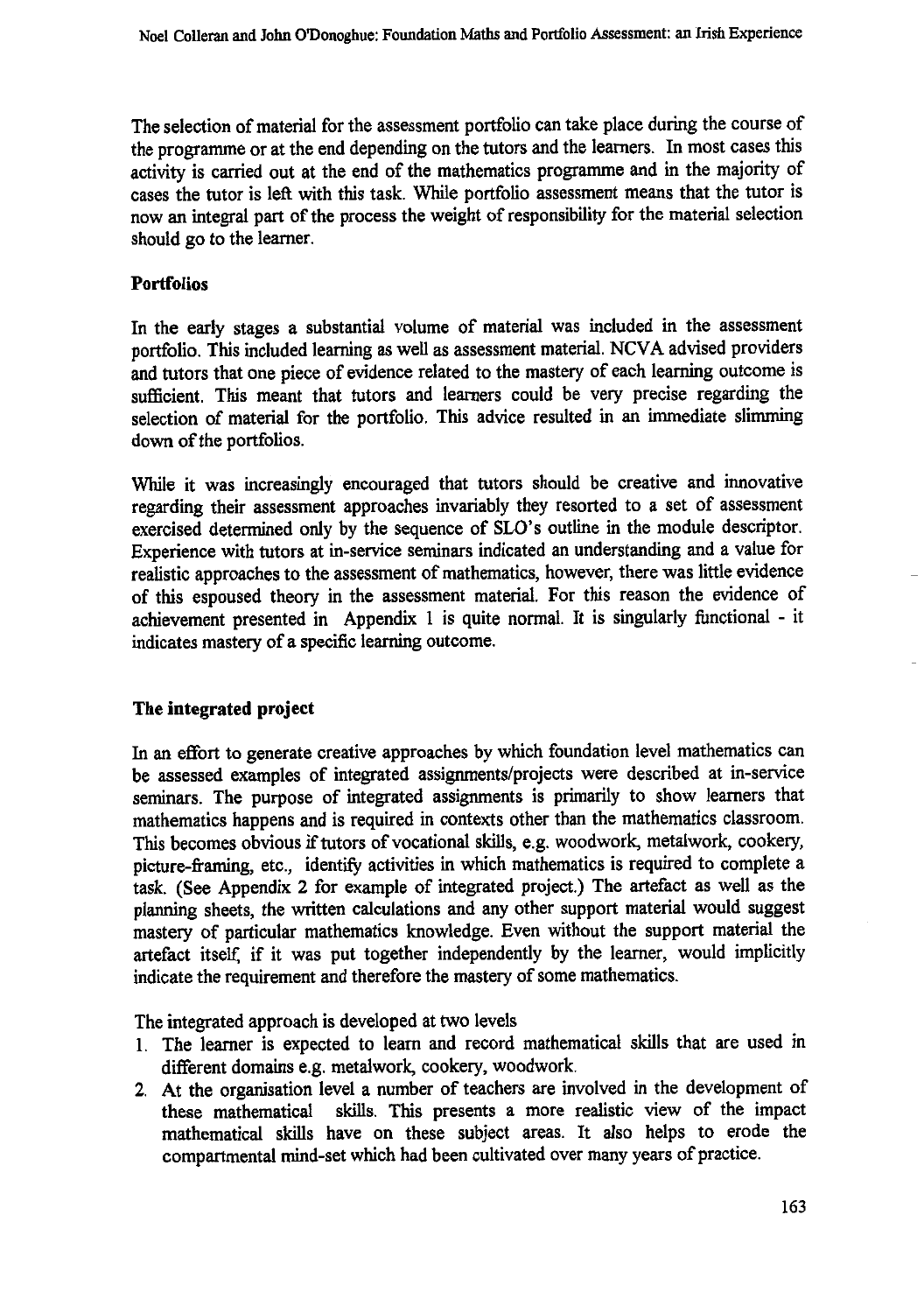#### **Cross moderation**

**Tutors bring their learners' completed portfolios to a central location. An uneven number of tutors is seated round a table. The portfolios are then presented for assessment according to the standards laid down by the performance criteria in the module descriptor. A table facilitator enables the process. It must be pointed out that the tutors who present their learners' portfolios have already assessed them. The cross moderation process accepted or referred the tutor's judgement.**

#### **DISCUSSION**

**Tutors are now given the responsibility to assess, in a formative way, evidence of achievement. This is a new idea because the assessment method for state accredited certificates, up to this point, has taken the form of a state supervised `sit down' examination. The examination papers are then assessed under state supervision. However, NCVA moved tutors centre-stage in the role of assessor. The NCVA are satisfied that tutors involved with the teaching of Foundation level mathematics are competent assessors of the standards outlined in the module descriptor. This is not, however, a total leap of faith: in-service training is provided for all tutors who assessed Foundation level mathematics.**

**Many tutors found that a very structured sequence of learning and assessment, mimicking that in the module descriptor, was not catching the imagination of** *adult learners.* **Many adult learners are engaged in other programmes such as woodwork, cookery, metalwork, etc. These subjects provide obvious contexts in which mathematics can be both learned and assessed. Some tutors are very innovative in designing realistic tasks that produce evidence for a number of outcomes from a range of units in the module descriptor. However, many tutors still take a minimal interpretation and ask their learners to produce evidence of achievement of each learning outcome individually and in sequence. Few benefits can come from 'atomising' a mathematics programme for the purpose of assessment.**

**Some tutors saw the module descriptor as a course or programme. NCVA pointed out that the module descriptor is not a programme and advised tutors to accommodate the assessment requirements, with minimal alterations, within the mathematics programme they were already teaching.**

**The cross moderation process had many positive outcomes. It helped to establish a standard for the portfolio of evidence at Foundation level. There was an opportunity for tutors to see other ideas related to assessment. Tutors who attended these sessions became more confident: they were now on the right track. The exercise unofficially began a process that developed the skills of many of the future** *external examiners.*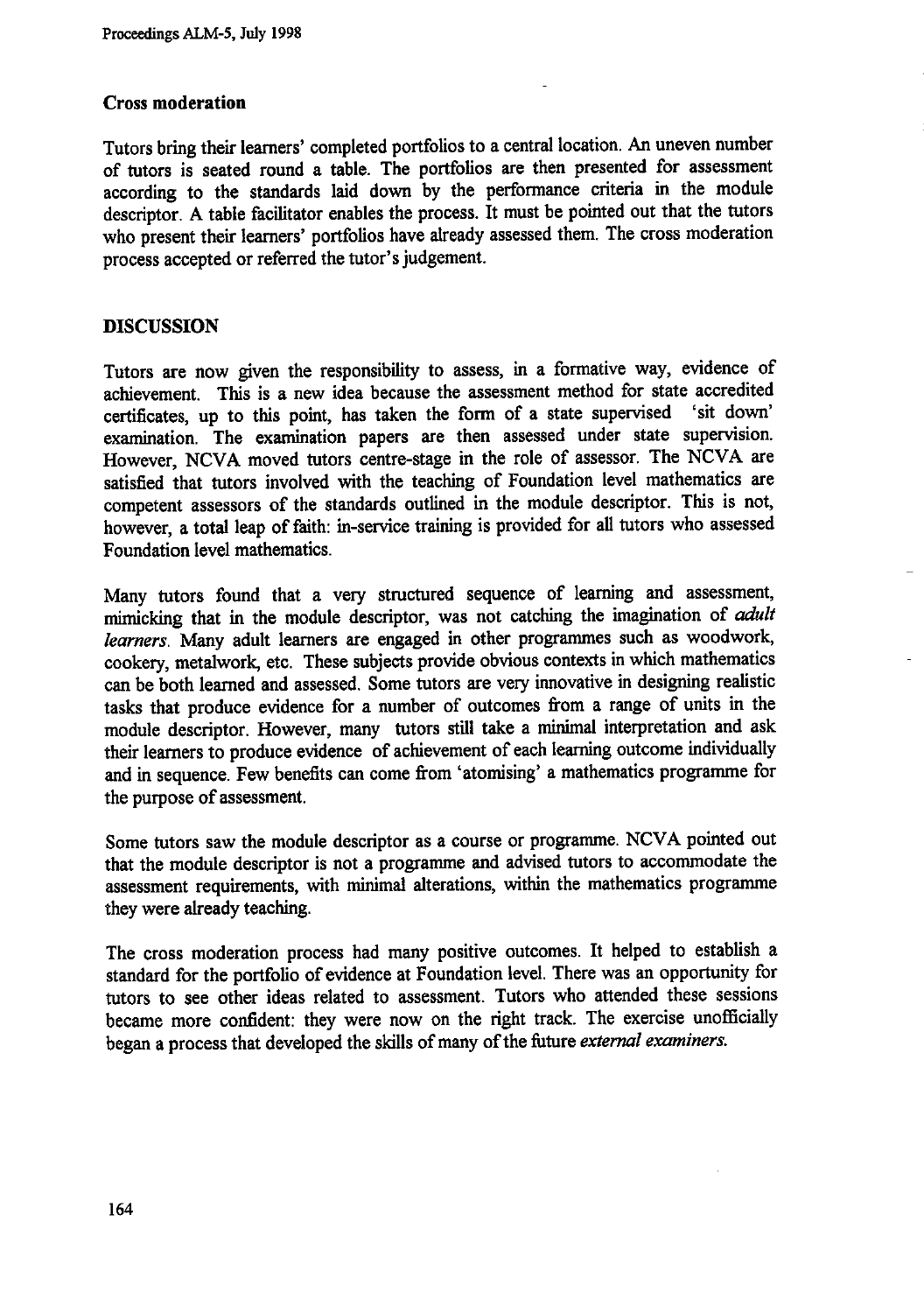## **CONCLUDING REMARKS**

**There is no doubt that portfolio assessment has been a qualified success with Foundation level mathematics. However there are still some areas that need to be addressed. O'Donoghue (1995), which deals particularly with this area of mathematics education in the Irish context, reports on a number of decisions made as a result of the experience of the Applications-Orientated Mathematics project (AOM). It is clear that NCVA portfolio assessment addresses the majority of these concerns such as**

- **developing a significant and relevant programme for the client group**
- **making the programme accessible**
- **examinations can be used as a method of assessment if required by the client group**
- **the use of calculators and computers is encouraged**
- **flexibility around assessment requirements and regulations**
- **recognised certification for the client group.**

**However there are a number of concerns arising from the AOM experience which are not addressed.**

**- Employers are not involved in the selection of topics, examples of application, etc. The credibility that this involvement would add to the Foundation level mathematics certificate is obvious.**

**- A supported self-study strategy which would keep things within the control of the learners. This would enable the concept of self-managed and** *life-long learning* **to become more realistic for the learners.**

**- Develop well-structured practical application exercises which would include integrated projects. This topic has been raised consistently by tutors at in-service seminars. While in the context of the AOM experience the materials would be used predominantly by the learners, this material would be used by the tutors as well as the learners at Foundation level.**

**Many of the problems related to the module descriptor arise from a lack of specification, information and guidance. This issue is clearly addressed in the National Council for Vocational Qualifications in England. The NCVQ Application of Number (NCVQ, 1996) is supported with range statements, evidence indicators and guidance. These additions help to make the requirements of the unit clearer. The NCVQ model can provide many ideas for improving and developing the NCVA module descriptor.**

**Many of the remaining concerns can be addressed within the context of an improved support provision. The NCVA has recognised the need to improve its support by designating centres with specific support roles e.g. the AOM project at Tipperary (NR) Vocational Education Committee is providing in-service and curriculum development support for Foundation Mathematics at a national basis.**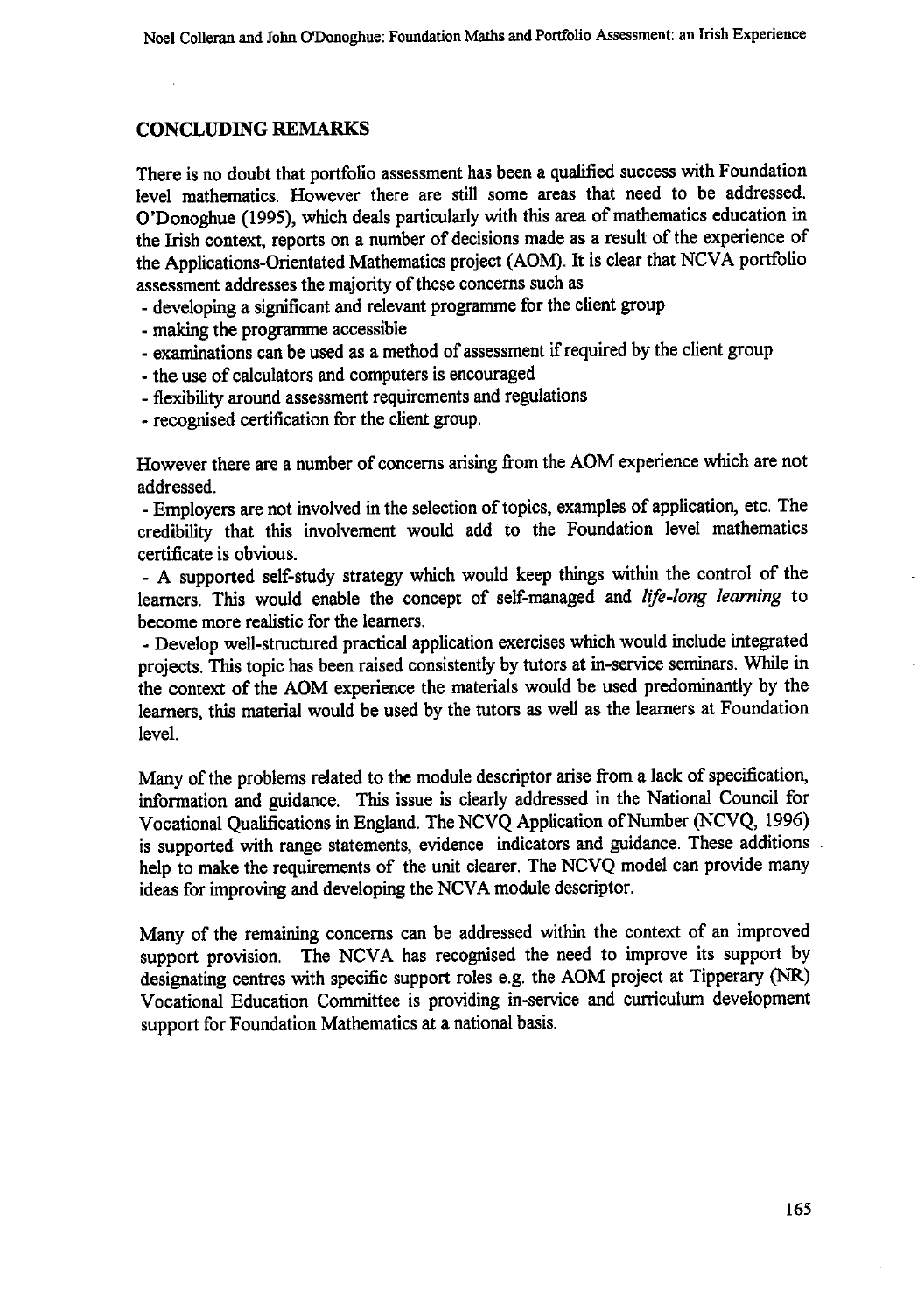# **Bibliography**

**Asturias, H. (1994) 'Using students' portfolios to assess mathematical understanding'. In:** *Mathematics Teacher,* **698-701.**

- **National Council for Vocational Awards (1992).** *Preparing for the New Europe: A National Framework for Vocational Qualifications.* **Marino Institute of Education, Dublin, NCVA.**
- **National Council for Vocational Awards (1998).** *NCVA Newsletter Issue 9,* **Marino Institute of Education, Dublin, NCVA.**
- **National Council for Vocational Awards (1997).** *Draft Module Descriptor, Mathematics Foundation CF0139,* **Marino Institute of Education, Dublin, NCVA.**

**National Council for Vocational Qualifications (1996).** *Core Skills Application of Number.* **London, NCVQ.**

**O'Donoghue, J. (1995). 'Numeracy and further education: beyond the millennium' in:** *International Journal ofMathematics Education Science and Technology.,* **Vol. 26, No. 3, pp. 389-405**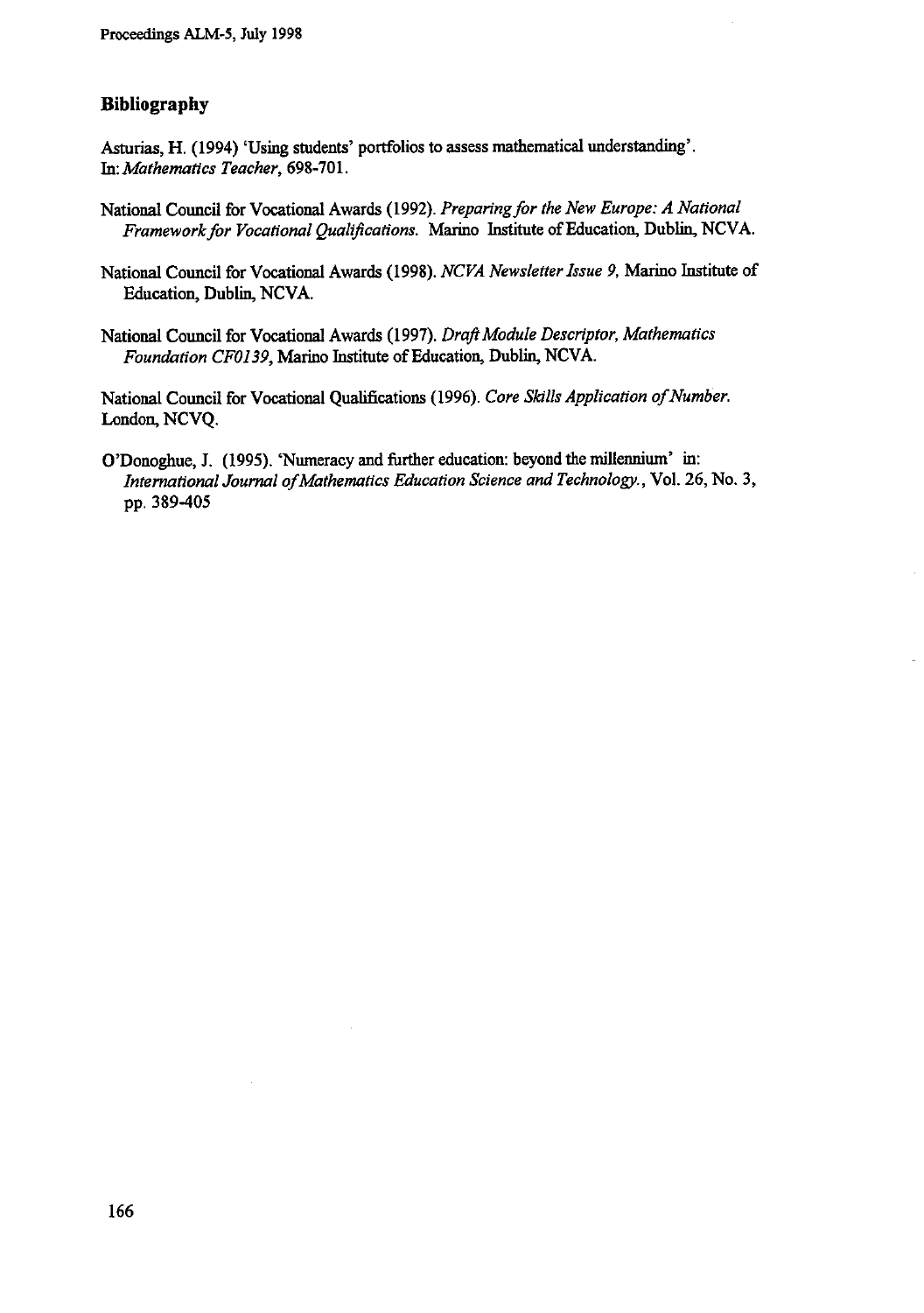Noel Colleran and John O'Donoghue: Foundation Maths and Portfolio Assessment: an Irish Experience

### APPENDIX I

Evidence of achievement extracted from Mathematics Foundation Level portfolio.

S\_""r  *r/3/g6*  $4x = 4x = 22$  $\frac{1}{2} \times \frac{2}{3} = \frac{2}{6} = \frac{1}{3}$  $\frac{5}{\cancel{16}}$  $\frac{15}{1}$  $x \frac{1}{2} =$ . Here are  $\hat{\mathcal{O}}$  $18 - 7 -$  S.L.O. 3.5.  $18$ 6. . . . . بالمساعات  $\sim$   $\sim$   $\sim$  $-$  -  $\overline{\phantom{a}}$  $3 - 4$ <br> $5 - 15$ a di construcción el construcción el construcción el construcción el construcción el construcción el construcción el construcción el construcción el construcción el construcción el construcción el construcción el construcc  $x - 3$  $\sqrt{2}$  $\sim$   $\sim$   $\sim$   $\sim$   $\sim$ . . . . . . . . .  $8 - 24$  $\ddotsc$  $12 - 12$ <u>ર</u>……  $\sim$  $x - \frac{3}{2} - \frac{19}{10} - \frac{9}{5}$ \_\_\_\_\_\_\_\_\_\_\_\_\_\_\_\_\_\_\_\_\_\_\_\_ . . . . . . . . . . g *\_ g* 24 bО C

167